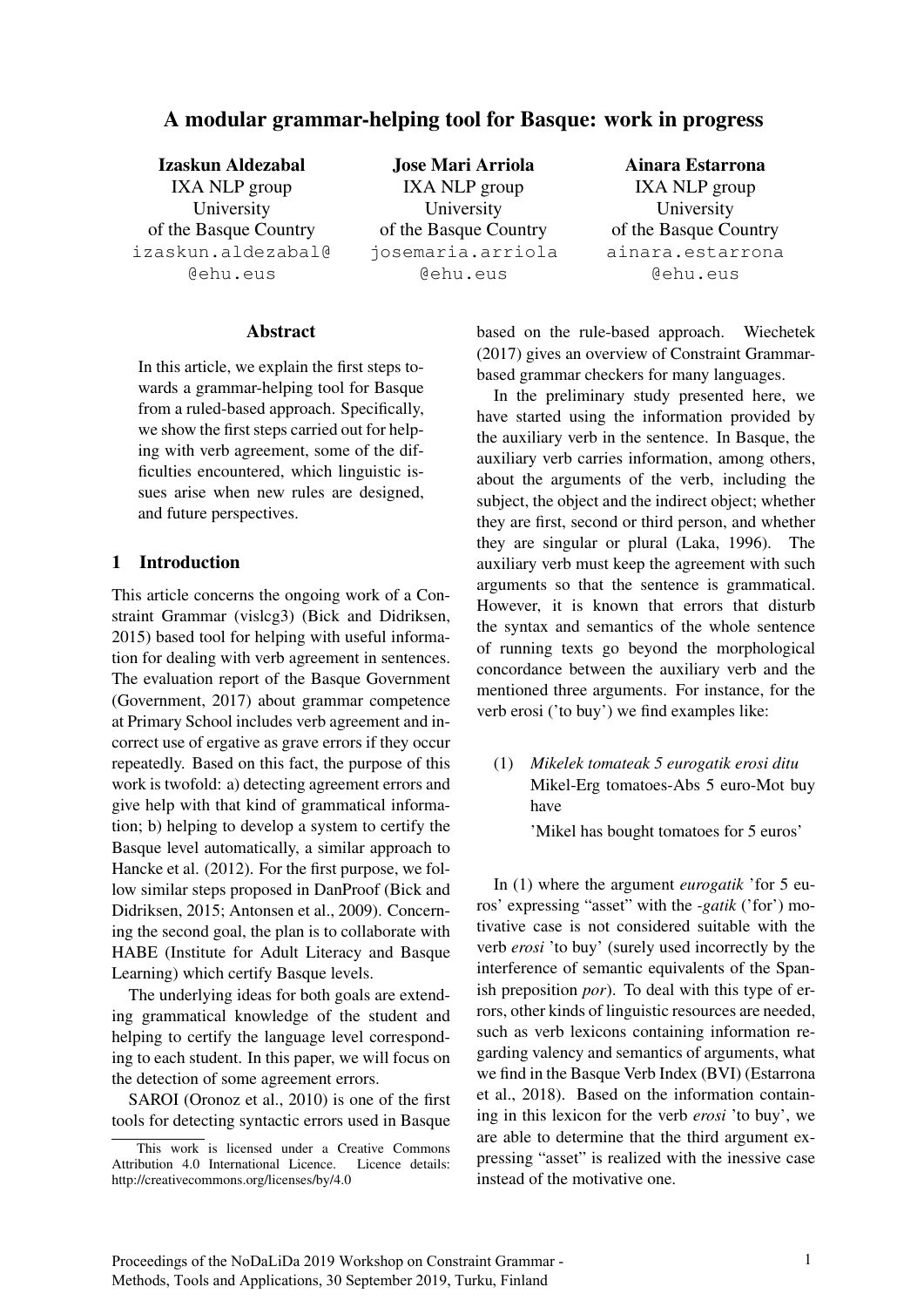In this line, Wiechetek (2017) managed to detect valency errors based on a deep syntactic and semantic analysis using Constraint Grammar. For the future, we plan to reuse the BVI lexicon following the same idea.

In the current approach, we have implemented the first module of agreement rules using auxiliary information, and we have studied the frame and argument structure needed for a more global approach.

The paper is organized as follows. Section 2 deals with the adopted methodology and development phase (the corpus, grammar formalism and design principles), Section 3 describes the preliminary evaluation and, Section 4 explains the further steps and future work. Finally, Section 5 will present some conclusions.

### 2 Methodology

In this section, we present the initial steps of our methodology.

### 2.1 Compiling available corpora

For the construction of the grammar, we have used a fragment of annotated corpora with agreement error tags (Aldabe et al., 2007). The error corpus for developing the grammar contains 8.368 words and the corpus for testing contains 14.257 words. It is a heterogeneous corpus, containing different types of texts such as abstracts of final degree reports of university students, compositions of Basque learners of intermediate and high level, compositions of students of Basque for special purposes etc.

We have used the 8.368 word sample for developing the grammar and the other 14.257 word sample for testing and controlling false positives. For the later goal, we have also used a sample of EPEC, the Reference Corpus for the Processing of Basque (Aduriz et al., 2006), available in the Ixa group. The sample contains the 10 most frequent verbs in EPEC (covering the 85% of the corpus).

### 2.2 Analyzing available corpora

As starting point, we use the output of the morphological analyzer (naki Alegria et al., 1996) with all the analyses. We did not use the disambiguation module because it could eliminate correct information that might be needed later to find the error.

#### 2.3 Designing initial grammar

The initial grammar covers maintaining agreement between finite verbs and subjects and objects. In addition, the tool provides possible correct alternatives for repairing those agreement errors. The system uses morphological information, and has a special focus on finite verbs, because we get basic information for checking the verb agreement with subject and object from them. For instance, in (2):

(2) *Diseinu inteligentearen bultzatzaileak beste bide batetik sartu nahi dute kreazionismo* Design intelligent-Gen the prime movers-

Erg another way from-Abl to lead wanted creationism-Abs

'The prime movers of the intelligent design wanted to lead creationism from another way'

*Bultzatzaileak* 'the prime movers' (with the *–ak* ergative third person singular or absolutive third person plural mark) is grammatically incorrect, because it does not agree with the auxiliary *dute* which demands ergative case, third person and plural.

This mistake is also common in native Basque speakers, specially writing. In these cases, we attach advice tags to finite verbs involved in the agreement error and the words with the incorrect morphological case for the agreement. For instance, we add to the word containing the error *bultzatzaileak* a helping message, such as "take care of the agreement for ergative plural" as shown in the next rule example:

(3) ADD (%Take care of agreement ERG PL)

TARGET (ERG) IF (0 ERG-SING) (NOT \*1 ERG-PL) (NOT \*1 (NR HAIEK)) (\*1 (NK HAIEK-K) BARRIER (NK-HARK));

The above rule attaches to the singular ergative *bultzatzaileak* the helping message, if there is an auxiliary verb that needs third person plural ergative (NK HAIEK-K) and there is not an auxiliary verb that demands third person plural absolutive (NR HAIEK) and the checking is delimited by an auxiliary verb that involves third person singular ergative (NK-HARK).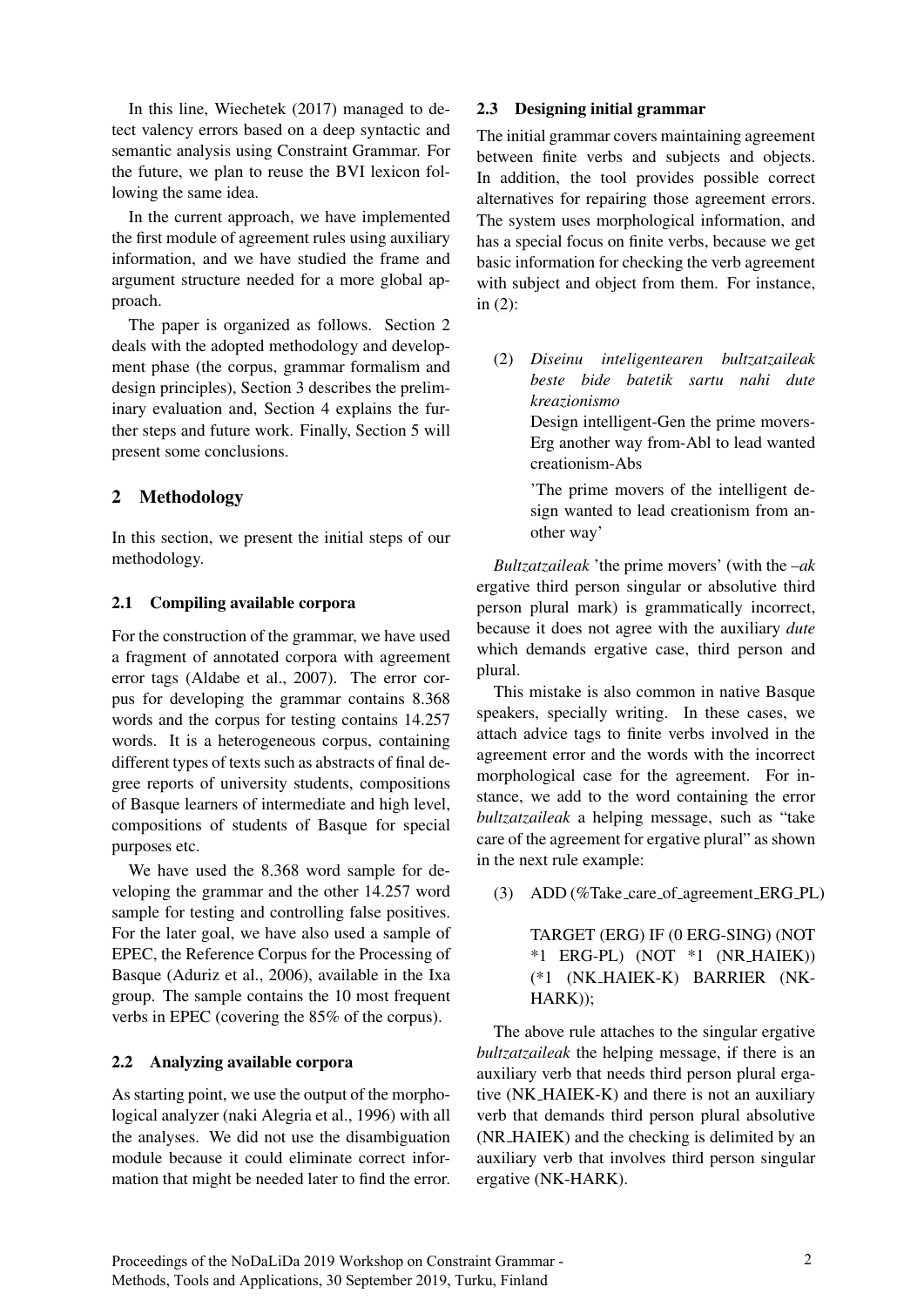The current version of the grammar only handles agreement errors of sentences where finite verbs are involved.

## 3 Preliminary evaluation

The initial grammar rules to find errors describe the conditions for valid structures for sentences where finite verbs are involved, and if these conditions are not accomplished the error tags are added.

In order to evaluate the grammar, as mentioned we have used the hand-annotated corpus (14.257 words). We chose to evaluate the agreement of absolutive and ergative cases. In this section, we give a preliminary evaluation:

• Annotated errors correctly detected: for the absolutive case the 50% of the errors are detected correctly. Concerning ergatives, we are able to detect correctly the 28% of the annotated errors. We consider as erroneous annotations when the error tag is assigned to a correct auxiliary verb and to a correct word containing absolutive or ergative case.

Apart from uncorrect annotations there have been detected a big amount of false positives.

From a qualitative point of view the main difficulties encountered by our grammar are the following:

- False positives: most of the false positives encountered are due to the ellipsis of the grammatical objects or subjects. In these cases the helping messages are unnecesary because there is not an error. But the messages are just attached to the auxiliary.
- Complex constructions: dealing with some subordinating sentences is challenging in the case that the barriers are properly established. We need to improve barriers with a more systematic treatment.
- Ambiguity of the input: in the initial approach, we have used the output of the morphological analyzer with all the information, but the preliminary evaluation show us the need of an adaptation of the POS disambiguation module in order to discard verb/noun ambiguity, but maintaining cases.
- Linguistic issues: dealing with errors where –ak (absolutive plural / ergative singular) case is involved. For instance in (4):

(4) *Tabernak izugarrizko kutxak egiten dituzte* Bars-Erg-S/Nom-Pl great takings obtain 'Bars obtain great takings'

This kind of errors would ideally be solved with more complex knowledge. Therefore, in these cases we just can give as advice that the ergative plural is missing according to the auxiliay verb.

• Bad or incomplete rules: in some cases we should refine our rules, because we have not taken into account some grammatical possibilities of the language.

In order to improve the ongoing grammar we need more corpora for a more exhaustive analysis.

# 4 Next steps and future workPreliminary evaluation

Considering the preliminary evaluation and the difficulties encountered, we have in mind the following steps:

- Try to find a solution to the phenomena explained in the previous section.
- Extend these small-scale studies on certain error types to a large-scale analysis of real word student's errors, compiling the learner's corpora for each level.
- Analyze if this kind of agreement errors appear in all levels
- Include the BVI information in the grammar and in the analyzed corpora, and see in which extend could improve the results.

### 5 Conclusions

This paper has presented a preliminary constraint grammar for helping Basque students with grammatical agreement. The preliminary evaluation indicates the main strategies to improve the results.

The grammar can be in principle reused for other applications that do not necessarily have anything to do with error detection, such as Intelligent Computer-Assisted Language Learning (ICALL) systems.